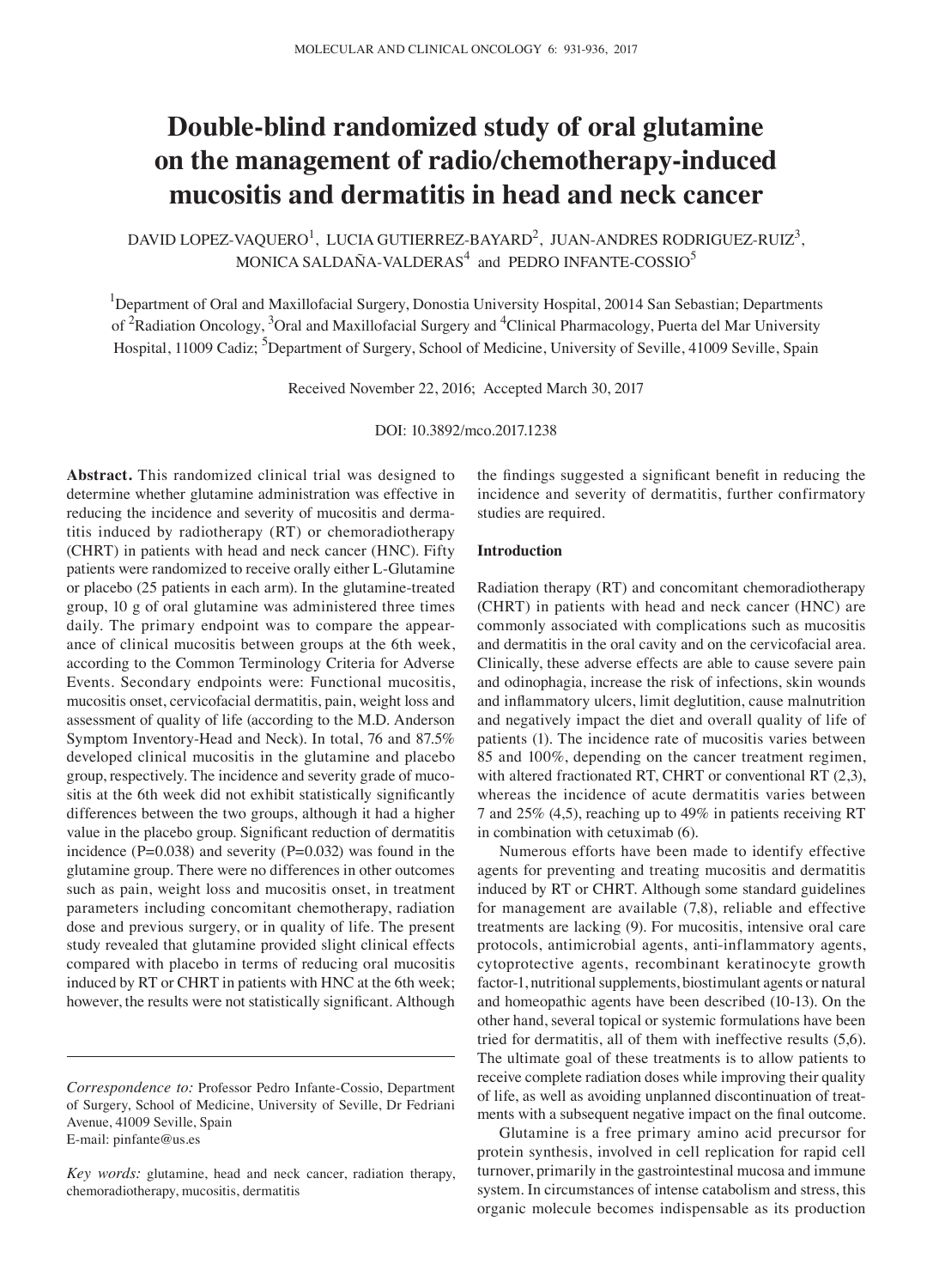demand exceeds the capacity of endogenous synthesis (14). In addition, patients with HNC often have a glutamine deficit accentuated by the side effects of RT or CHRT (15).

Since the first study by Skubitz and Anderson (16) in 1996 on the role of glutamine for the prevention and treatment of oral mucositis in cancer treatments, a number of studies have demonstrated that supplementation of this amino acid may reduce the incidence and severity of mucositis during treatment by reversing cellular damage and improving cellular recovery (17). Certain studies with animal models indicated that glutamine supplementation was safe and reduced cytotoxicity-induced mucositis (18,19). However, others have found no conclusive outcomes, and pointed out that more studies with higher consistency and methodological validity were needed to find more solid evidence (7). The aim of this prospective study was to determine whether oral glutamine administration was effective in reducing the incidence and severity of oral mucositis and cervicofacial dermatitis induced by RT or CHRT in patients with HNC.

## **Patients and methods**

*Patients.* Patients in this trial were recruited from the Puerta del Mar University Hospital (Cadiz, Spain) between July 2010 and June 2012. The following inclusion criteria were applied: Patients with primary cancer in any head and neck location with a proven malignant biopsy, undergoing RT with or without concomitant CHRT, and 0 and I performance status grade according to ECOG (Eastern Cooperative Oncology Group Performance Status). The exclusion criteria were: Patients with a previous history of receiving RT, uncontrolled systemic or disseminated disease, presence of synchronous double malignant tumor, hypersensitivity or allergy to any of the components included in the study, uncontrolled diabetes, severe kidney or liver failure, skin diseases or autoimmune diseases.

*Study design.* The current study was a phase II randomized double-blind controlled study. The eligible participants were randomized into a control group or an experimental group to receive daily administration of oral glutamine or placebo for assessment of its efficacy in the management of mucositis and dermatitis following RT or concomitant CHRT. A randomization in 5 blocks of 10 patients with 1-to-1 assignment to groups was computer-generated by a statistician who was not working with the patients. These allocations were placed in sealed masked envelopes with a specific number group or an experimental group to receive a daily administration of oral glutamine or placebo. The study protocol was approved by the Ethics Committee of the Puerta del Mar University Hospital, Cadiz, Spain and by the Spanish Agency for Drugs and Health Products (number of trial registry 2009-018103-40). All patients gave written informed consent to participate.

According to the institutional protocol, the total radiation dose was fixed to 70 Gy in 35 fractions of 2 Gy, or 66 Gy in 30-33 fractions of 2 Gy in postoperative RT. Depending on the case, patients received cisplatin  $(100 \text{ mg/m}^2)$  or cetuximab  $(400 \text{ mg/m}^2)$  based on renal function and the presence of systemic complications. During the study, each patient received three daily bags to be dissolved in a glass of water (orally,

distributed in the three meals), containing either 10 g of maltodextrin as the placebo (control group) or 10 g of L-Glutamine as the treatment (experimental group). Both supplements were prepared by Nutricion Medica S.L. Laboratories (Madrid, Spain) in powder form packaged in single dosage pouches indistinguishable from each other, thus ensuring double-blind masking. The patients were evaluated by the same observer at the 3rd and 6th weeks during the treatment protocol, and at the 1st and 6th months post-treatment. All patients had completed dental and oral examination prior to treatment, and underwent oral care. For symptomatic mucositis, oral paracetamol tablets 500 mg or tramadol 100 mg were administered according to the severity of pain. The need for painkillers, adverse events associated with the study drugs and patient non-adherence to treatment were recorded.

*Endpoints and measures.* The primary endpoint was the appearance of clinical oral mucositis at the 6th week after treatment. Secondary endpoints included evaluation of functional mucositis, onset of mucositis, cervicofacial dermatitis, pain and weight loss. Oral mucositis and cervicofacial dermatitis were assessed according to the Common Terminology Criteria for Adverse Events version 3.0 (CTCAE v3.0). Clinical mucositis was graded from grade 0 (no mucositis) to grade 4 (symptomatic associated with life threatening consequences, tissue necrosis, significant spontaneous bleeding). Functional mucositis was evaluated from grade 0 (no mucositis) to grade 4 (symptoms associated with life-threatening consequences). Dermatitis on the cervicofacial area was assessed from grade 1 (faint erythema or dry desquamation) to grade 4 (skin necrosis or ulceration of full thickness of dermis; spontaneous bleeding from involved site). Data regarding pain were collected using a visual analog scale (VAS) from 0 ('no pain') to 10 ('insupportable pain'). Evaluation of treatment tolerance was based on occurrence of adverse events during the trial. Patients fulfilled the quality of life questionnaire of the M.D. Anderson Symptom Inventory-Head and Neck (MDASI-HN), comprising 3 subscales: 13 items that rated the severity of general symptoms associated with cancer, 9 HNC‑specific items that rated the severity of symptoms particularly associated with HNC and 6 items that assessed how severely symptoms interfered with daily activities. The core and HNC-specific symptoms were rated on a 0-10 scale to indicate the presence and severity of the symptom, with 0 indicating 'not present' and 10 indicating 'as bad as you can imagine.'

*Statistical analysis.* The sample size was calculated according to an expected clinical mucositis appearance of 100% at the 6th month. Expecting to find a reduction of 75% after prescribing glutamine (δ value of 25%), a 5%  $\alpha$  error and an 80% β value (study power) were selected, assuming a 5% loss. With these data, the necessary number of participants to obtain statistical significance was 50 patients (25 per group). Intention to treat and per protocol analyses were performed on the population.

The results were analyzed using the SPSS version 15.0 (IBM Corp., Chicago, IL, USA). All statistical tests achieved a significance level of P<0.05 for a bilateral significance. The baseline characteristics of groups were compared using analysis of variance for continuous variables. In the case of discrete variables, the distribution of absolute frequencies and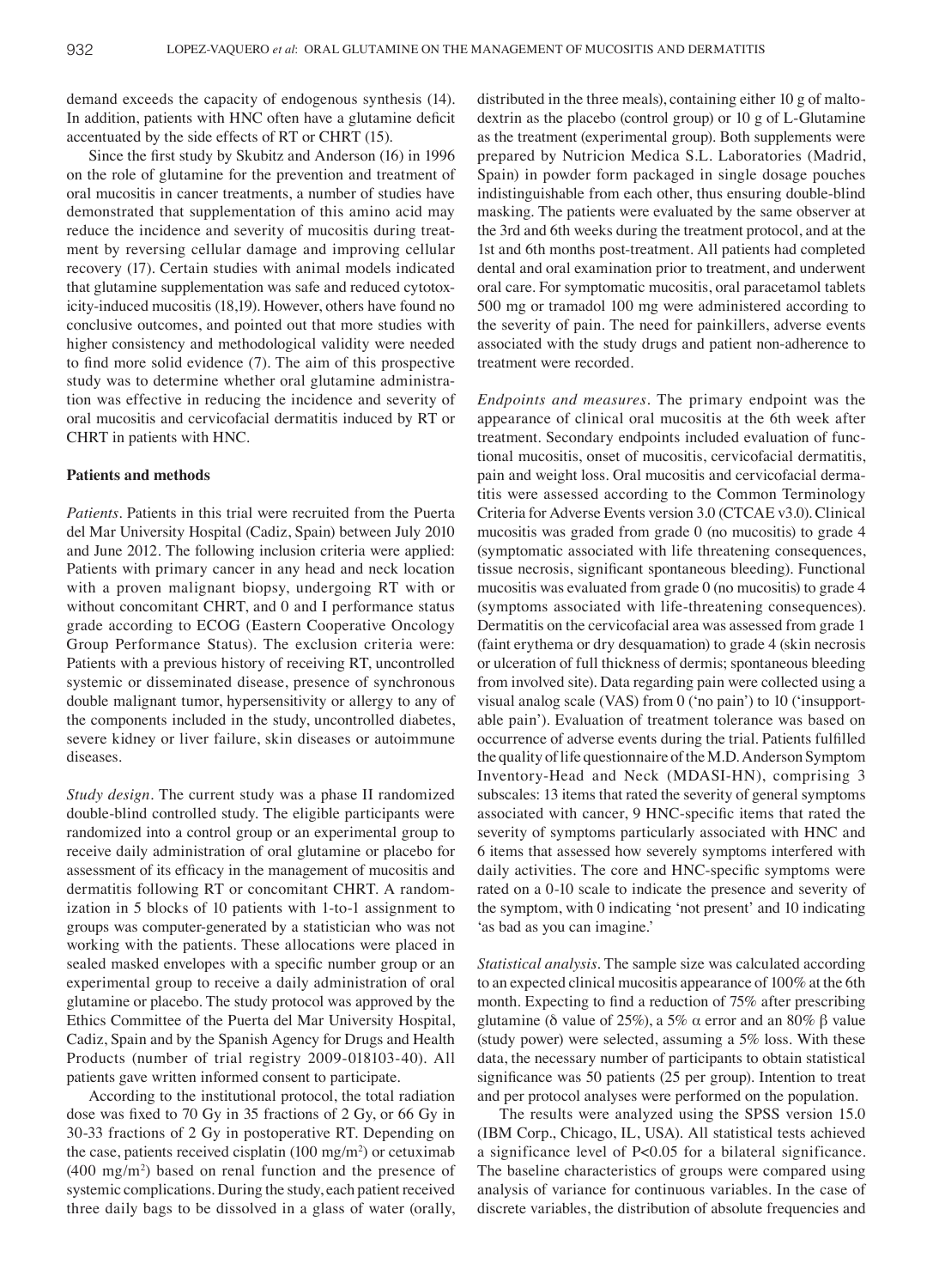percentages were obtained. Discrete variables were compared using the  $\chi^2$  statistic, and continuous variables using the Student's t-test. Comparisons between the two groups were performed using analysis of covariance. The results of VAS scores were presented as the mean, median and standard deviation.

# **Results**

Fifty patients between 32 and 79 years of age (mean, 60.24) were included in the intention to treat analysis, 78% were male and 22% were female. One female dropped out due to RT suspension. As a result, 24 patients in the control group and 25 patients in the experimental group were included in the full per protocol analysis (Fig. 1). On conducting the statistical analysis, the intention to treat analysis and per protocol analysis produced identical results for all criterion measures; therefore, only the per protocol analysis was used to describe the results.

The distribution of patients according to baseline patient characteristics, diagnostic and treatment parameters were similar between the study groups (Table I). In total, 45% of patients received RT and 55% concomitant CHRT. The dose of radiation was 70 Gy in 91.8% of patients and 66 Gy in 8.2%. Cisplatin and cetuximab was indicated in 13 and 14 patients, respectively; 63.3% of patients had previously underwent surgery.

The incidence of clinical mucositis was 87.5% in the placebo group and 76% in the glutamine group (81.6% of global incidence) (Table II). The incidence and severity grade of clinical and functional mucositis at the 6th week did not exhibit statistically significantly differences between the two groups. The comparison of clinical and functional mucositis had a higher value in placebo group, although without statistical difference. A direct significant statistical correlation was found between the values of the clinical and functional mucositis  $(P=0.01)$ , with a coefficient of 0.71 and 0.597 at the 3rd and 6th week, respectively.

A statistically significant reduction of the incidence  $(P=0.038)$  and severity  $(P=0.032)$  of dermatitis was found in the glutamine group at the 6th week. There were no differences between groups in the mucositis appearance according to any of treatment parameters (concomitant chemotherapy, radiation dose and previous surgery). No statistically significant differences between the two groups were identified for pain, weight loss and mucositis onset (Table III). The analysis of the quality of life questionnaire (MDASI-HN) revealed no significant differences between groups in any items at the 6th week. No patient discontinued the study medication due to adverse effects.

# **Discussion**

The effectiveness of glutamine for the prevention and treatment of oral mucositis induced by RT has been examined recently in some meta-analyses. One meta-analysis (20) identified 5 clinical randomized controlled trials that included 234 patients with HNC. The conclusions of this meta‑analysis revealed that glutamine significantly reduced the risk and severity of oral mucositis induced by RT or CHRT compared with either placebo or no treatment (risk ratio 0.17;



Figure 1. Flow diagram of the patient treatment process.

95% CI 0.06-0.47) (21-25). Another systematic review of well-designed studies in various solid tumors and patients with hematological cancer revealed inadequate or conflicting evidence (26), as five studies did not find glutamine to be effective (27-30), while four studies did (19,31-33), suggesting a requirement for further studies on the use of oral glutamine to guide clinicians on which interventions are truly effective.

The findings of the present study did not demonstrate the primary study endpoint in a statistically significant manner. However, the incidence and severity of clinical and functional mucositis tended to be clinically lower in the glutamine group in comparison with the experimental group, although it did not reach statistical significance. The frequency of clinical mucositis was of 87.5% for the placebo group vs. 76% for the glutamine group and, of a total of 9 patients who did not show mucositis, 6 were found in the glutamine group. None of patients presented with a severity grade of 4 at the 6th week, revealing a homogeneous distribution of clinical mucositis between the two groups.

Although the present study was unable to demonstrate the effectiveness of the primary endpoint, oral glutamine significantly reduced the incidence and severity of dermatitis produced in the radiation fields, as a secondary endpoint. A previous study reported that β-hydroxy-β-methylbutyrate/arginine/glutamine supplementation was potentially effective in the prevention of radiation dermatitis in patients with HNC, as this supplementation was a protective nutrient with anti-inflammatory effects favoring the healing of inflammatory skin wounds (34).

In the current study, there were no differences in other outcomes including pain, weight loss and mucositis onset, and in treatment parameters such as concomitant chemotherapy, radiation dose and previous surgery. This study was not able to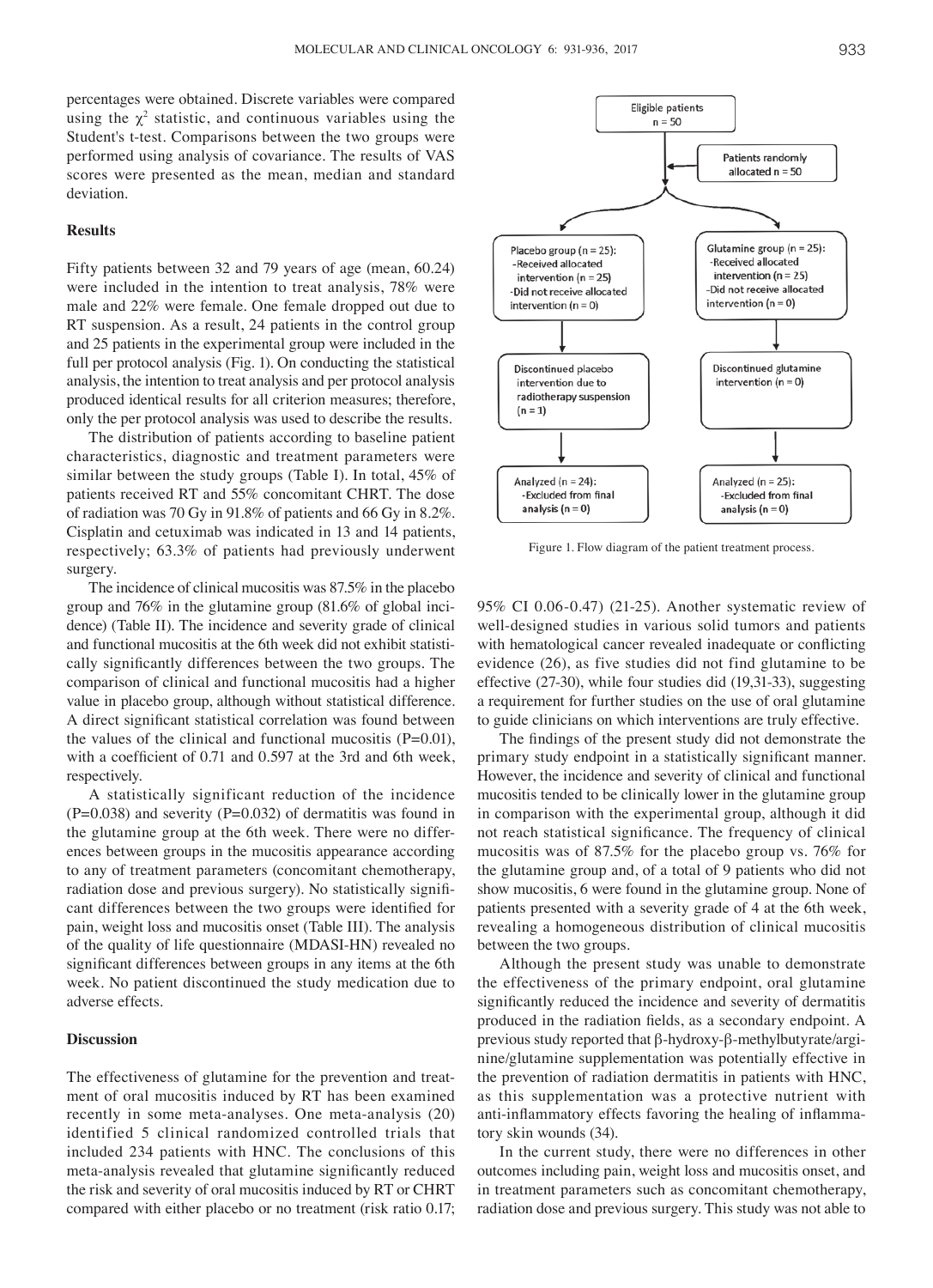|                          | Placebo group $(n=25)$ | $\%$             | Glutamine group $(n=25)$ | $\%$             | P-value |
|--------------------------|------------------------|------------------|--------------------------|------------------|---------|
| Sex                      |                        |                  |                          |                  | 0.496   |
| Male                     | 20                     | 80               | 18                       | 72               |         |
| Female                   | 5                      | 20               | $\tau$                   | 28               |         |
| Median age, years        | $61.5(32-81)$          |                  | 59. (39-78)              |                  | 0.432   |
| Tobacco use              |                        |                  |                          |                  | 0.358   |
| No smoker                | 6                      | 24               | 7                        | 28               |         |
| <20 cigarettes           | 5                      | 20               | $\mathbf{1}$             | $\overline{4}$   |         |
| 20-40 cigarettes         | 6                      | 24               | $\overline{7}$           | 28               |         |
| >40 cigarettes           | $\overline{2}$         | 8                | 5                        | 20               |         |
| Ex-smoker                | 5                      | 20               | 5                        | 20               |         |
| Alcohol                  |                        |                  |                          |                  | 0.368   |
| N <sub>o</sub>           | 11                     | 44               | 10                       | 40               |         |
| Yes                      | 12                     | 48               | 11                       | 44               |         |
| Ex-alcoholic             | $\overline{2}$         | $8\,$            | $\overline{4}$           | 16               |         |
| Median weight, kg        | 76.7 (52.6-102.8)      |                  | 70.8 (37.6-96)           |                  |         |
| Median pain              | $0.49(0-8)$            |                  | $0.61(0-7)$              |                  |         |
| Primary tumor site       |                        |                  |                          |                  | 0.621   |
| Oral cavity              | 9                      | 36               | 8                        | 32               |         |
| Oropharynx               | 5                      | 20               | 6                        | 24               |         |
| Nasopharynx              | $\mathbf{1}$           | $\overline{4}$   | $\mathbf{1}$             | $\overline{4}$   |         |
| Hypopharynx              | $\overline{2}$         | 8                | 1                        | $\overline{4}$   |         |
| Larynx                   | 8                      | 32               | 9                        | 36               |         |
| Tumor histopathology     |                        |                  |                          |                  | 0.594   |
| Squamous cell carcinoma  | 21                     | 84               | 22                       | 88               |         |
| Adenocarcinoma           | $\overline{2}$         | 8                | $\mathbf{1}$             | $\overline{4}$   |         |
| Mucoepidermoid           | 1                      | $\overline{4}$   | $\overline{2}$           | 8                |         |
| Adenoid cystic carcinoma | $\mathbf{1}$           | 4                | $\boldsymbol{0}$         | $\boldsymbol{0}$ |         |
| AJCC stage               |                        |                  |                          |                  | 0.71    |
| I                        | $\boldsymbol{0}$       | $\boldsymbol{0}$ | $\boldsymbol{0}$         | $\boldsymbol{0}$ |         |
| $\rm II$                 | 5                      | 20               | $\overline{4}$           | 16               |         |
| $\rm III$                | $\overline{7}$         | 28               | 5                        | 20               |         |
| IV                       | 13                     | 52               | 16                       | 64               |         |
| <b>ECOG-PS</b>           |                        |                  |                          |                  | 0.98    |
| $\boldsymbol{0}$         | 24                     | 96               | 25                       | 100              |         |
| 1                        | $\mathbf{1}$           | $\overline{4}$   | $\boldsymbol{0}$         | $\boldsymbol{0}$ |         |

|  |  |  |  |  | Table I. Baseline patient characteristics and diagnostic parameters. |  |  |  |  |  |
|--|--|--|--|--|----------------------------------------------------------------------|--|--|--|--|--|
|--|--|--|--|--|----------------------------------------------------------------------|--|--|--|--|--|

AJCC, American Joint Committee on Cancer; ECOG-PS, Eastern Cooperative Oncology Group Performance Status.

demonstrate an improvement in the quality of life of patients as no statistical differences were also found between the two groups in the assessment of cancer-associated symptoms with the MDASI-HN quality of life questionnaire.

Very few clinical trials on oral glutamine administration for the prevention of oral mucositis in patients with HNC have been reported (21-24). In general terms, the majority of studies have described favorable results concerning oral glutamine administration, and consequently the findings of the present study are not fully consistent with the indexed literature. However, the comparison with these previous studies is challenging, as the choice of the primary endpoint, the δ value and the magnitude of the clinically relevant difference, were not revealed in the previous studies. In the present study, mucositis and dermatitis were considered as qualitative variables, which gave more verisimilitude to clinical reality unlike other studies in which they were classified as quantitative, thus losing much data analysis.

The results of the present study must be interpreted with caution due to the short follow-up period and the reduced study sample size. The sample size depended upon the 25% δ value, estimated based on the assumption that the placebo group should have a 100% incidence of clinical mucositis at the 6th week, which did not occur. Consequently, a lower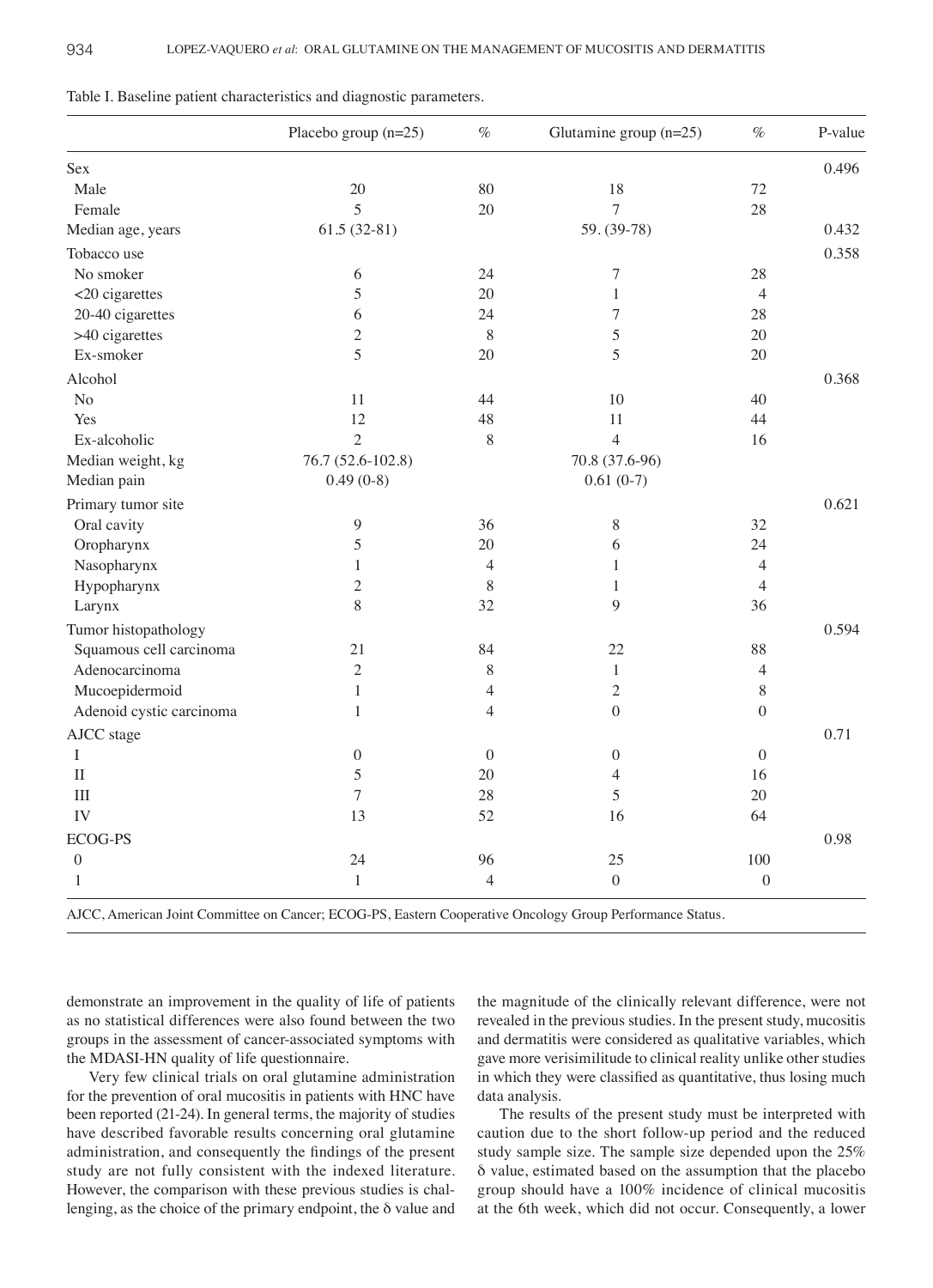|                                   | Placebo group $(n=24)$ | $\%$             | Glutamine group $(n=25)$ | $\%$           | P-value         |
|-----------------------------------|------------------------|------------------|--------------------------|----------------|-----------------|
| Incidence of clinical mucositis   | 21                     | 87.5             | 19                       | 76             | 0.324           |
| Grade of clinical mucositis       |                        |                  |                          |                | 0.341           |
| Grade 0                           | 3                      | 12.5             | 6                        | 24             |                 |
| Grade 1                           | 10                     | 41.7             | 8                        | 32             |                 |
| Grade 2                           | 9                      | 36.4             | 10                       | 40             |                 |
| Grade 3                           | $\overline{2}$         | 8.4              |                          | $\overline{4}$ |                 |
| Grade 4                           | $\theta$               | $\theta$         | $\Omega$                 | $\theta$       |                 |
| Incidence of functional mucositis | 18                     | 75               | 19                       | 76             | 0.511           |
| Grade of functional mucositis     |                        |                  |                          |                | 0.198           |
| Grade 0                           | 6                      | 25               | 6                        | 24             |                 |
| Grade 1                           | 8                      | 33.3             | 9                        | 36             |                 |
| Grade 2                           | 10                     | 41.7             |                          | 28             |                 |
| Grade 3                           | $\theta$               | $\theta$         | 3                        | 12             |                 |
| Grade 4                           | $\Omega$               | $\Omega$         | $\Omega$                 | $\Omega$       |                 |
| Incidence of dermatitis           | 24                     | 100              | 21                       | 84             | $0.038^{a}$     |
| Grade of dermatitis               |                        |                  |                          |                | $0.032^{\rm a}$ |
| Grade 0                           | $\mathbf{0}$           | $\theta$         | 4                        | 16             |                 |
| Grade 1                           | 11                     | 45.8             | 15                       | 60             |                 |
| Grade 2                           | 12                     | 50               | 5                        | 20             |                 |
| Grade 3                           | 1                      | 4.2              |                          | 4              |                 |
| Grade 4                           | $\Omega$               | $\boldsymbol{0}$ | $\theta$                 | $\overline{0}$ |                 |
| $^{a}P<0.05$ .                    |                        |                  |                          |                |                 |

Table II. Incidence and severity of mucositis and dermatitis.

Table III. Effect of glutamine on several outcomes.

| Variable               | Units                      | Placebo group $(n=24)$ | Glutamine group $(n=25)$ | P-value |
|------------------------|----------------------------|------------------------|--------------------------|---------|
| Pain                   | VAS $(0-10)$               | 1.96                   | 2.32                     | 0.574   |
| Weight                 | Kg                         | $-2.55$                | $-3.3$                   | 0.526   |
| Onset of mucositis     | Days                       | 29.91                  | 28.38                    | 0.726   |
| MDASI-HN questionnaire |                            |                        |                          |         |
|                        | General items              | 2.23                   | 1.7                      | 0.374   |
|                        | Specific items             | 2.6                    | 2.6                      | 0.48    |
|                        | Impact on daily activities | 3.05                   | 2.58                     | 0.54    |
|                        | Global                     | 2.34                   | 1.85                     | 0.222   |

δ value may have favored a larger sample size. This study was a single center study performed in the authors' setting. Although the distribution of patients was similar between groups and treatment parameters such as chemotherapy, radiation dose or previous surgery showed no difference between groups, a subgroup of analysis could have been performed if the number of subjects were not too low. Consequently, multicenter and large-scale studies are warranted. The strengths of this study were based on its randomized double-blind placebo-controlled study design. Throughout the trial, the main researcher monitored the patient test adherence, which resulted in a 100%

adherence, and also performed a count of bags used and surplus.

Therefore, it is only possible to conclude that, in this double-blind, randomized study, oral glutamine provided slight clinical effects compared with placebo in reducing oral mucositis induced by RT or CHRT in patients with HNC at the 6th week, although the results were not statically significant. While the findings of the study suggested a significant benefit in reducing the incidence and severity of dermatitis, further confirmatory studies with a new primary endpoint and a larger sample size are required.